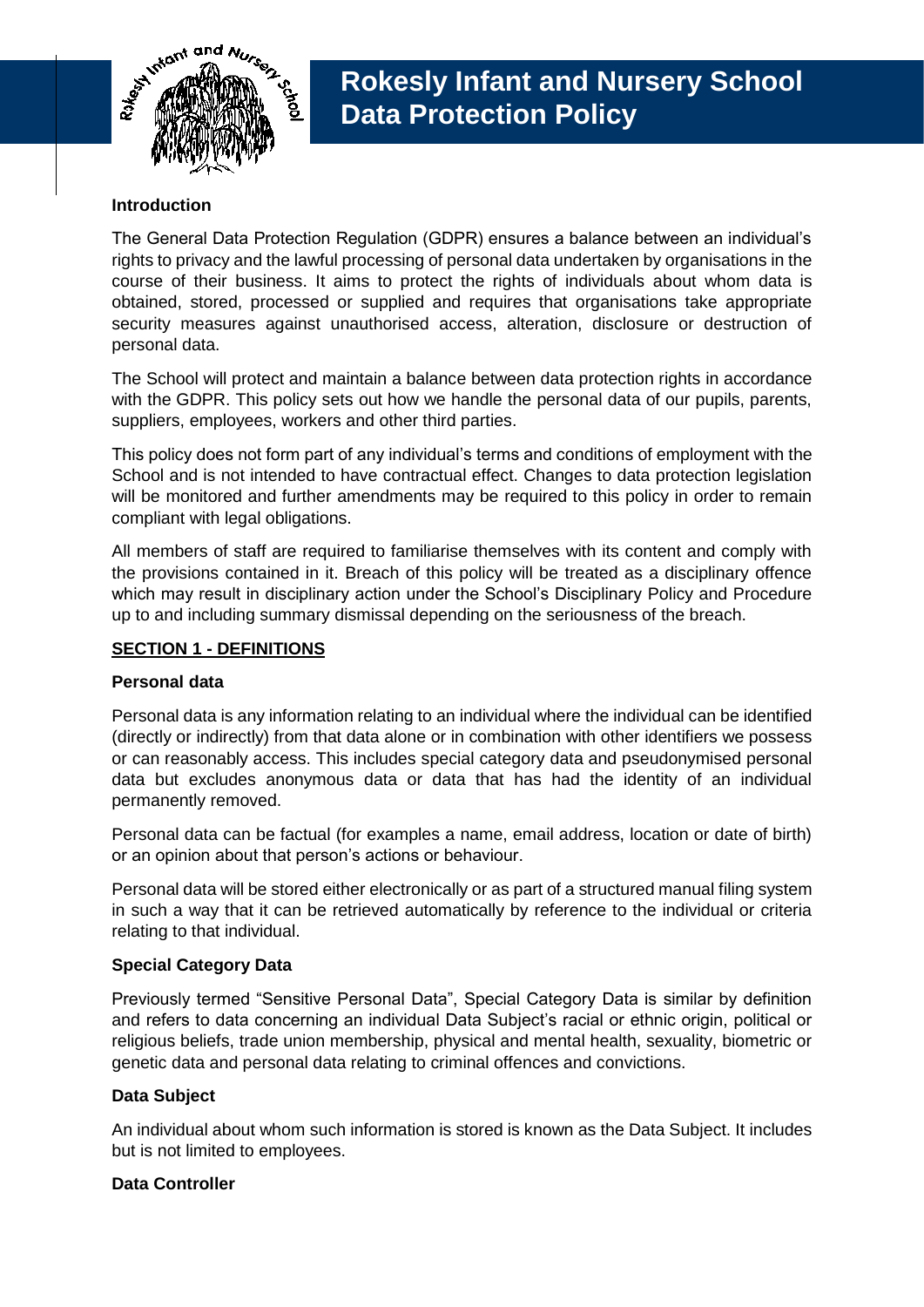The organisation storing and controlling such information (i.e. the School) is referred to as the Data Controller.

# **Processing**

Processing data involves any activity that involves the use of personal data. This includes but is not limited to: obtaining, recording or holding data or carrying out any operation or set of operations on that data such as organisation, amending, retrieving using, disclosing, erasing or destroying it. Processing also includes transmitting or transferring personal data to third parties.

# **Automated Processing**

Any form of automated processing of personal data consisting of the use of personal data to evaluate certain personal aspects relating to an individual, in particular to analyse or predict aspects concerning that individual's performance at work, economic situation, health, personal preferences, interests, reliability, behaviour, location or movements.

An example of automated processing includes profiling and automated decision making. Automatic decision making is when a decision is made which is based solely on automated processing (without human intervention) which produces legal effects or significantly affects an individual. Automated decision making is prohibited except in exceptional circumstances.

# **Data Protection Impact Assessment (DPIA)**

DPIAs are a tool used to identify risks in data processing activities with a view to reducing them.

# **Criminal Records Information**

This refers to personal information relating to criminal convictions and offences, allegations, proceedings, and related security measures.

# **SECTION 2 - WHEN CAN THE SCHOOL PROCESS PERSONAL DATA**

# **Data Protection Principles**

The School are responsible for and adhere to the principles relating to the processing of personal data as set out in the GDPR.

The principles the School must adhere to are set out below.

## **Principle 1: Personal data must be processed lawfully, fairly and in a transparent manner**

The School only collect, process and share personal data fairly and lawfully and for specified purposes. The School must have a specified purpose for processing personal data and special category of data as set out in the GDPR.

Before the processing starts for the first time we will review the purposes of the particular processing activity and select the most appropriate lawful basis for that processing. We will then regularly review those purposes whilst processing continues in order to satisfy ourselves that the processing is necessary for the purpose of the relevant lawful basis (i.e. that there is no other reasonable way to achieve that purpose).

## Personal Data

The School may only process a data subject's personal data if one of the following fair processing conditions are met: -

The data subject has given their consent;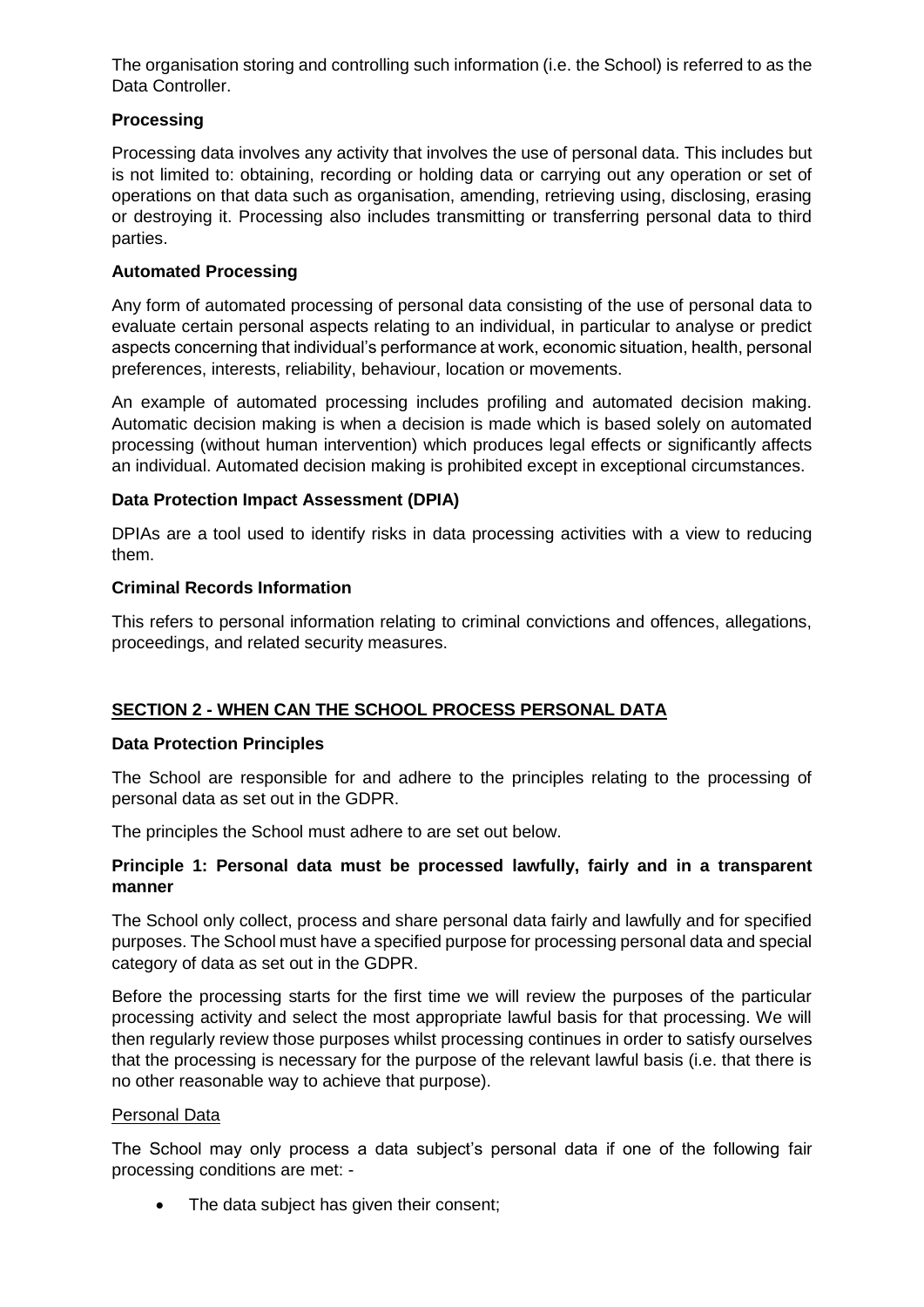- The processing is necessary for the performance of a contract with the data subject or for taking steps at their request to enter into a contract;
- To protect the data subject's vital interests;
- To meet our legal compliance obligations (other than a contractual obligation);
- To perform a task in the public interest or in order to carry out official functions as authorised by law;
- For the purposes of the School's legitimate interests where authorised in accordance with data protection legislation. This is provided that it would not prejudice the rights and freedoms or legitimate interests of the data subject.

## Special Category Data

The School may only process special category data if they are entitled to process personal data (using one of the fair processing conditions above) AND one of the following conditions are met: -

- The data subiect has given their explicit consent:
- The processing is necessary for the purposes of exercising or performing any right or obligation which is conferred or imposed on the School in the field of employment law, social security law or social protection law. This may include, but is not limited to, dealing with sickness absence, dealing with disability and making adjustments for the same, arranging private health care insurance and providing contractual sick pay;
- To protect the data subject's vital interests;
- To meet our legal compliance obligations (other than a contractual obligation);
- Where the data has been made public by the data subject;
- To perform a task in the substantial public interest or in order to carry out official functions as authorised by law;
- Where it is necessary for the purposes of preventive or occupational medicine, for the assessment of the working capacity of the employee, medical diagnosis, the provision of health or social care or treatment or the management of health or social care systems and services;
- Where it is necessary for reasons of public interest in the area of public health;
- The processing in necessary for archiving, statistical or research purposes.

The School identifies and documents the legal grounds being relied upon for each processing activity.

## **Consent**

Where the School relies on consent as a fair condition for processing (as set out above), it will adhere to the requirements set out in the GDPR.

Consent must be freely given, specific, informed and be an unambiguous indication of the data subject's wishes by which they signify agreement to the processing of personal data relating to them. Explicit consent requires a very clear and specific statement to be relied upon (i.e. more than just mere action is required).

A data subject will have consented to processing of their personal data if they indicate agreement clearly either by a statement or positive action to the processing. Consent requires affirmative action so silence, pre-ticked boxes or inactivity will not amount to valid consent.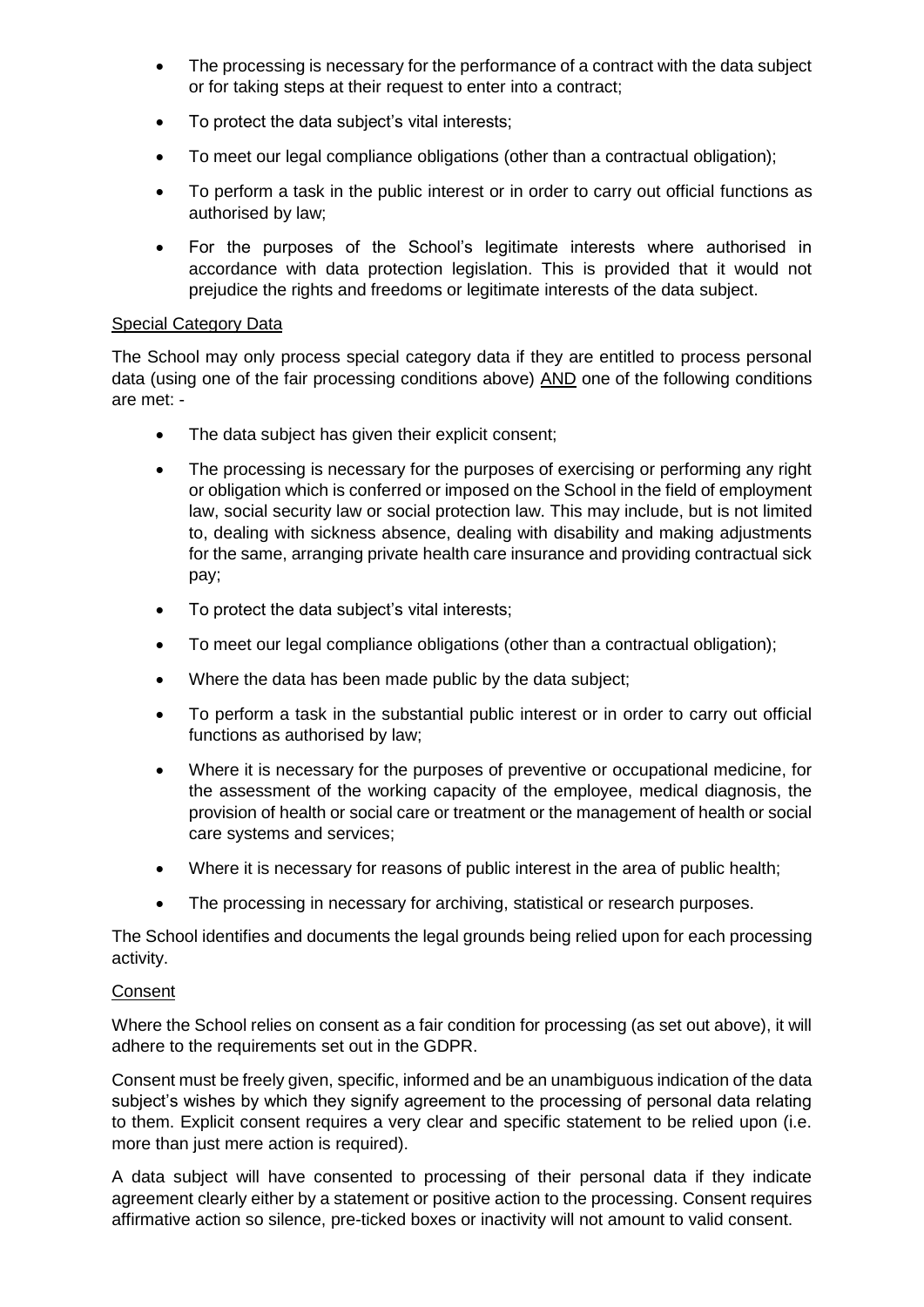Data subjects must be easily able to withdraw consent to processing at any time and withdrawal must be promptly honoured.

If explicit consent is required, the School will normally seek another legal basis to process that data. However if explicit consent is require the data subject will be provided with full information in order to provide explicit consent.

The School will keep records of consents obtained in order to demonstrate compliance with consent requirements under the GDPR.

## **Principle 2: Personal data must be collected only for specified, explicit and legitimate purposes**

Personal data will not be processed in any matter that is incompatible with the legitimate purposes.

The School will not use personal data for new, different or incompatible purposes from that disclosed when it was first obtained unless we have informed the data subject of the new purpose (and they have consented where necessary).

### **Principle 3: Personal data must be adequate, relevant and limited to what is necessary in relation to the purposes for which it is processed**

The School will only process personal data when our obligations and duties require us to. We will not collect excessive data and ensure any personal data collected is adequate and relevant for the intended purposes.

When personal data is no longer needed for specified purposes, the School shall delete or anonymise the data. [Please refer to the School's Data Retention Policy for further guidance].

### **Principle 4: Personal data must be accurate and, where necessary, kept up to date**

The School will endeavour to correct or delete any inaccurate data being processed by checking the accuracy of the personal data at the point of collection and at regular intervals afterwards. We will take all reasonable steps to destroy or amend inaccurate or out of date personal data.

Data subjects also have an obligation to ensure that their data is accurate, complete, up to date and relevant. Data subjects have the right to request rectification to incomplete or inaccurate data held by the School.

### **Principle 5: Personal data must not be kept in a form which permits identification of data subjects for longer than is necessary for the purposes for which the data is processed**

Legitimate purposes for which the data is being processed may include satisfying legal, accounting or reporting requirements. The School will ensure that they adhere to legal timeframes for retaining data.

We will take reasonable steps to destroy or erase from our systems all personal data that we no longer require. We will also ensure that data subjects are informed of the period for which data is stored and how that period is determined in our privacy notices.

Please refer to the School's Retention Policy for further details about how the School retains and removes data.

**Principle 6: Personal data must be processed in a manner that ensures its security using appropriate technical and organisational measures to protect against unauthorised or unlawful processing and against accidental loss, destruction or damage**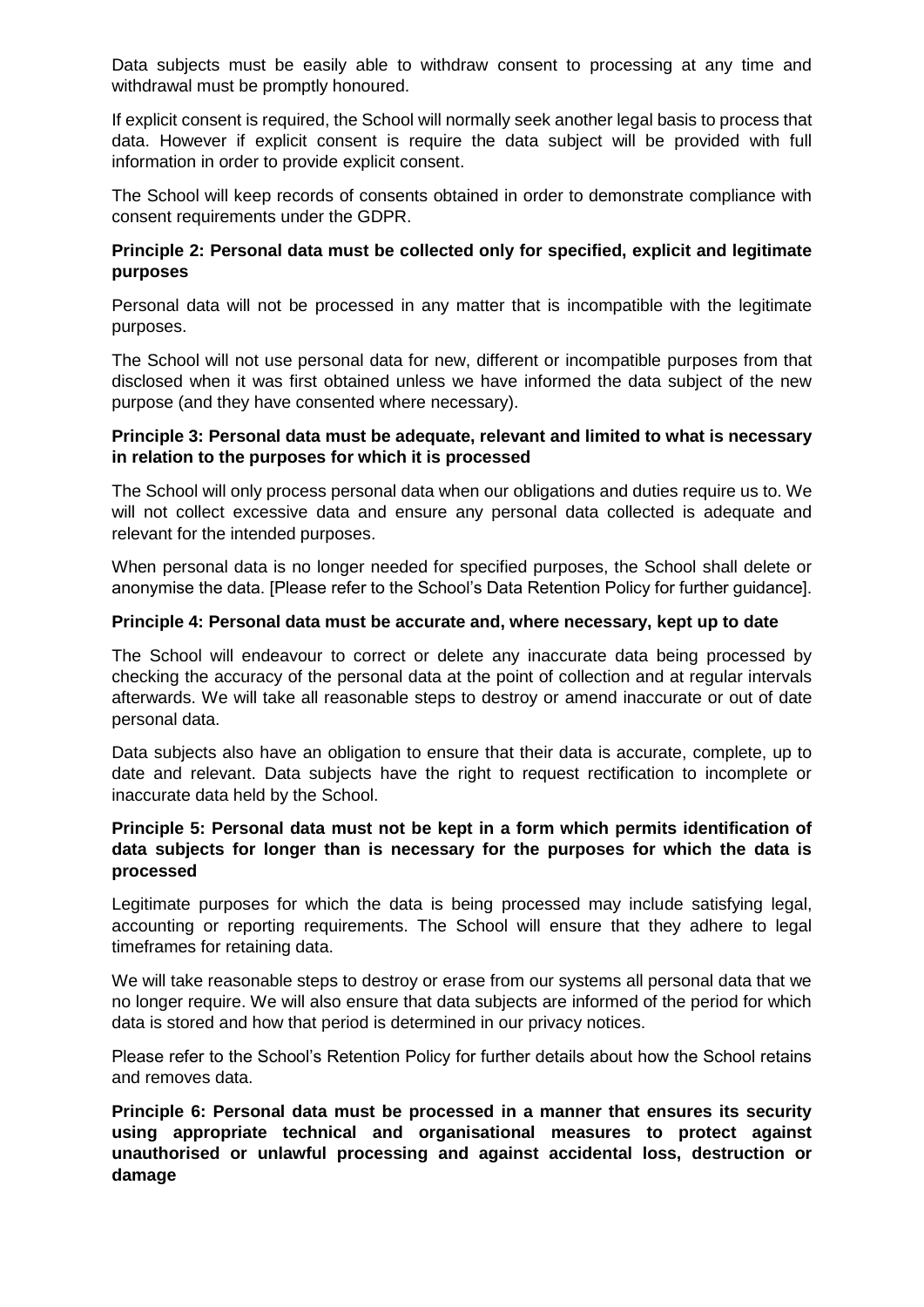In order to assure the protection of all data being processed, the School will develop, implement and maintain reasonable safeguard and security measures. This includes using measures such as: -

- Encryption;
- Pseudonymisation (this is where the School replaces information that directly or indirectly identifies an individual with one or more artificial identifiers or pseudonyms so that the person to whom the data relates cannot be identified without the use of additional information which is meant to be kept separately and secure);
- Ensuring authorised access (i.e. that only people who have a need to know the personal data are authorised to access it);
- Adhering to confidentiality principles;
- Ensuring personal data is accurate and suitable for the process for which it is processed.

The School follow procedures and technologies to ensure security and will regularly evaluate and test the effectiveness of those safeguards to ensure security in processing personal data.

The School will only transfer personal data to third party service providers who agree to comply with the required policies and procedures and agree to put adequate measures in place.

## **Sharing Personal Data**

The School will generally not share personal data with third parties unless certain safeguards and contractual arrangements have been put in place. These include if the third party: -

- Has a need to know the information for the purposes of providing the contracted services;
- Sharing the personal data complies with the privacy notice that has been provided to the data subject and, if required, the data subject's consent has been obtained;
- The third party has agreed to comply with the required data security standards, policies and procedures and put adequate security measures in place;
- The transfer complies with any applicable cross border transfer restrictions; and
- A fully executed written contract that contains GDPR approved third party clauses has been obtained.

There may be circumstances where the School is required either by law or in the best interests of our pupils, parents or staff to pass information onto external authorities, for example, the local authority, Ofsted or the department of health. These authorities are up to date with data protection law and have their own policies relating to the protection of any data that they receive or collect.

The intention to share data relating to individuals to an organisation outside of our School shall be clearly defined within written notifications and details and basis for sharing that data given.

## **Transfer of Data Outside the European Economic Area (EEA)**

The GDPR restricts data transfers to countries outside the EEA in order to ensure that the level of data protection afforded to individuals by the GDPR is not undermined.

The School will not transfer data to another country outside of the EEA without appropriate safeguards being in place and in compliance with the GDPR. All staff must comply with the School's guidelines on transferring data outside of the EEA. For the avoidance of doubt, a transfer of data to another country can occur when you transmit, send, view or access that data in that particular country.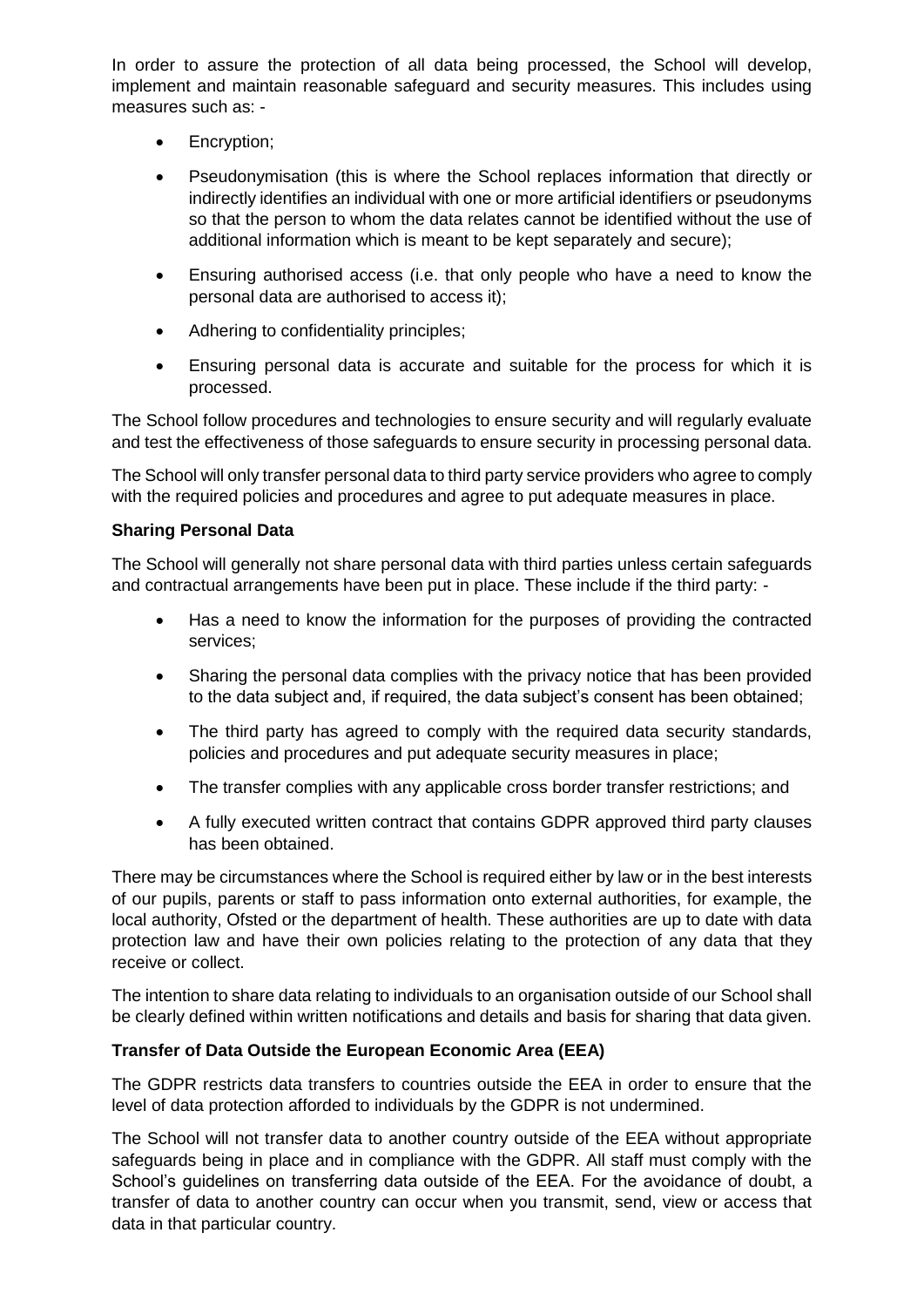# **SECTION 3 - DATA SUBJECT'S RIGHTS AND REQUESTS**

Personal data must be made available to data subjects as set out within this policy and data subjects must be allowed to exercise certain rights in relation to their personal data.

The rights data subjects have in relation to how the School handle their personal data are set out below: -

- (a) (Where consent is relied upon as a condition of processing) To withdraw consent to processing at any time;
- (b) Receive certain information about the School's processing activities;
- (c) Request access to their personal data that we hold (see "Subject Access Requests" at Appendix 1);
- (d) Prevent our use of their personal data for marketing purposes;
- (e) Ask us to erase personal data if it is no longer necessary in relation to the purposes for which it was collected or processed or to rectify inaccurate data or to complete incomplete data;
- (f) Restrict processing in specific circumstances;
- (g) Challenge processing which has been justified on the basis of our legitimate interests or in the public interest;
- (h) Request a copy of an agreement under which personal data is transferred outside of the EEA;
- (i) Object to decisions based solely on automated processing;
- (j) Prevent processing that is likely to cause damage or distress to the data subject or anyone else;
- (k) Be notified of a personal data breach which is likely to result in high risk to their rights and freedoms;
- (l) Make a complaint to the supervisory authority; and
- (m) In limited circumstances, receive or ask for their personal data to be transferred to a third party in a structured, commonly used and machine readable format.

If any request is made to exercise the rights above, it is a requirement for the relevant staff member within the School to verify the identity of the individual making the request.

## **Direct Marketing**

The School are subject to certain rules and privacy laws when marketing. For example a data subject's prior consent will be required for electronic direct marketing (for example, by email, text or automated calls).

The School will explicitly offer individuals the opportunity to object to direct marketing and will do so in an intelligible format which is clear for the individual to understand. The School will promptly respond to any individual objection to direct marketing.

# **Employee Obligations**

Employees may have access to the personal data of other members of staff, suppliers, parents or pupils of the School in the course of their employment or engagement. If so, the School expects those employees to help meet the School's data protection obligations to those individuals. Specifically, you must: -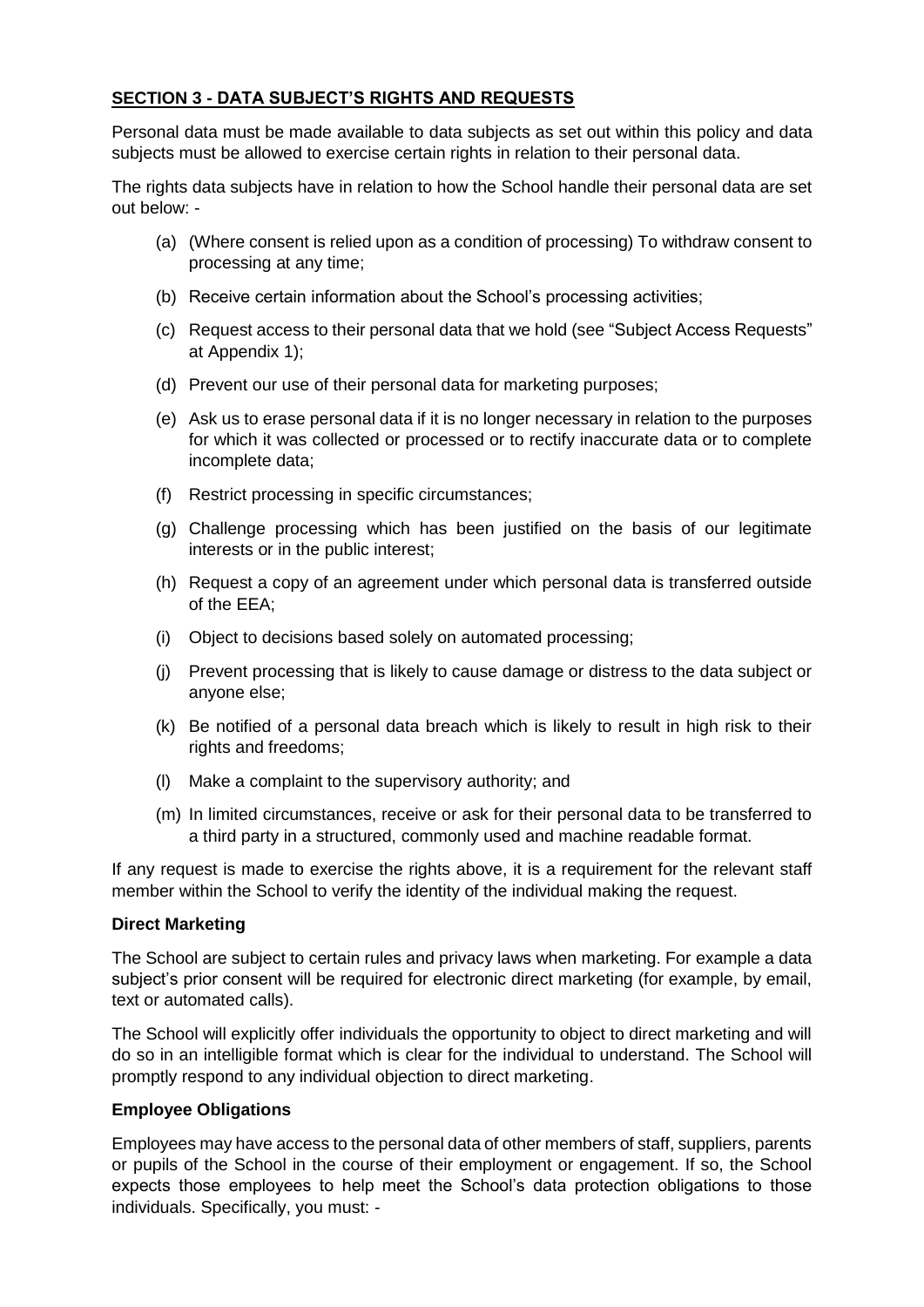- Only access the personal data that you have authority to access, and only for authorised purposes;
- Only allow others to access personal data if they have appropriate authorisation;
- Keep personal data secure (for example by complying with rules on access to school premises, computer access, password protection and secure file storage and destruction
- Not to remove personal data or devices containing personal data from the School premises unless appropriate security measures are in place (such as pseudonymisation, encryption, password protection) to secure the information;
- Not to store personal information on local drives.

# **SECTION 4 - ACCOUNTABILITY**

The School will ensure compliance with data protection principles by implementing appropriate technical and organisational measures. We are responsible for and demonstrate accountability with the GDPR principles.

The School have taken the following steps to ensure and document GDPR compliance: -

## **Data Protection Officer (DPO)**

Please find below details of the School's Data Protection Officer: -

Data Protection Officer: Judicium Consulting Limited Address: 72 Cannon Street, London, EC4N 6AE Email: [dataservices@judicium.com](mailto:dataservices@judicium.com) Web: www.judiciumeducation.co.uk Telephone: 0203 326 9174 Lead Contact: Craig Stilwell The DPO is responsible for overseeing this data protection policy and developing data-related policies and guidelines.

Please contact the DPO with any questions about the operation of this Data Protection Policy or the GDPR or if you have any concerns that this policy is not being or has not been followed. In particular, you must always contact the DPO in the following circumstances: -

- (a) If you are unsure of the lawful basis being relied on by the School to process personal data;
- (b) If you need to rely on consent as a fair reason for processing (please see below the section on consent for further detail):
- (c) If you need to draft privacy notices or fair processing notices;
- (d) If you are unsure about the retention periods for the personal data being processed;
- (e) If you are unsure about what security measures need to be put in place to protect personal data;
- (f) If there has been a personal data breach;
- (g) If you are unsure on what basis to transfer personal data outside the EEA;
- (h) If you need any assistance dealing with any rights invoked by a data subject;
- (i) Whenever you are engaging in a significant new (or a change in) processing activity which is likely to require a data protection impact assessment or if you plan to use personal data for purposes other than what it was collected for;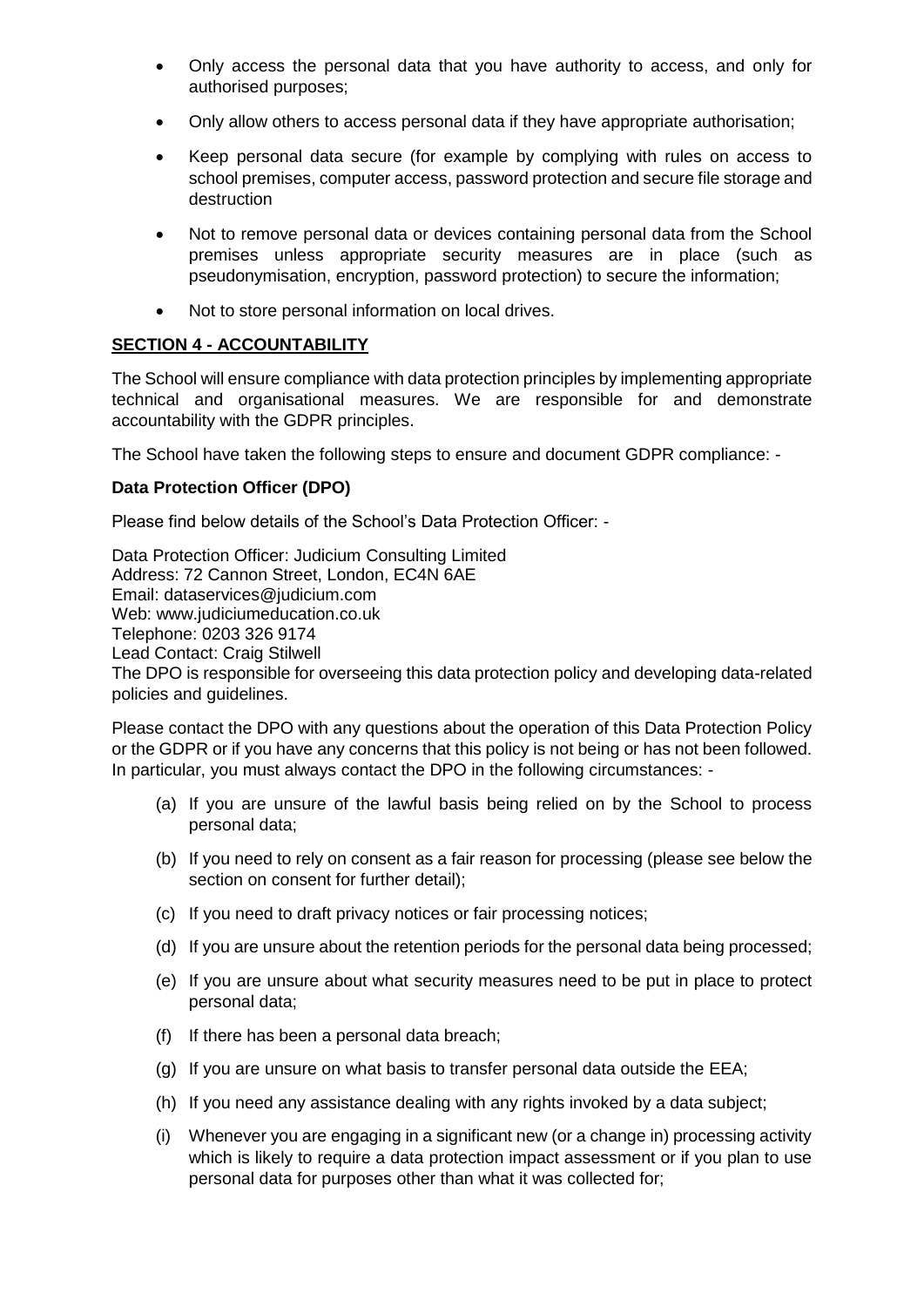- (j) If you plan to undertake any activities involving automated processing or automated decision making;
- (k) If you need help complying with applicable law when carrying out direct marketing activities;
- (l) If you need help with any contracts or other areas in relation to sharing personal data with third parties.

## **Personal Data Breaches**

The GDPR requires the School to notify any applicable personal data breach to the Information Commissioner's Office (ICO).

We will put in place procedures to deal with any suspected personal data breach and will notify data subjects or any applicable regulator where we are legally required to do so.

If you know or suspect that a personal data breach has occurred, do not attempt to investigate the matter yourself. Immediately contact the DPO – (Judicium Education).

## **Transparency and Privacy Notices**

The School will provide detailed, specific information to data subjects. This information will be provided through the School's privacy notices [and/or fair processing notices] which are concise, transparent, intelligible, easily accessible and in clear and plain language so that a data subject can easily understand them. Privacy notices sets out information for data subjects about how the School use their data and the School's privacy notices are tailored to suit the data subject.

Whenever we collect personal data directly from data subjects, including for human resources or employment purposes, we will provide the data subject with all the information required by the GDPR including the identity of the data protection officer, the School's contact details, how and why we will use, process, disclose, protect and retain personal data. This will be provided in our privacy notice.

When personal data is collected indirectly (for example from a third party or publically available source), we will provide the data subject with the above information as soon as possible after receiving the data. The School will also confirm whether that third party has collected and processed data in accordance with the GDPR.

Notifications shall be in accordance with ICO guidance and, where relevant, be written in a form understandable by those defined as "children" under the GDPR

## **Privacy By Design**

The School adopt a privacy be design approach to data protection to ensure that we adhere to data compliance and to implement technical and organisational measures in an effective manner.

Privacy by design is an approach that promotes privacy and data protection compliance from the start. To help us achieve this, the School takes into account the nature and purposes of the processing, any cost of implementation and any risks to rights and freedoms of data subjects when implementing data processes.

# **Data Protection Impact Assessments (DPIAs)**

In order to achieve a privacy by design approach, the School conduct DPIAs for any new technologies or programmes being used by the School which could affect the processing of personal data. In any event the School carries out DPIAs when required by the GDPR in the following circumstances: -

 For the use of new technologies (programs, systems or processes) or changing technologies;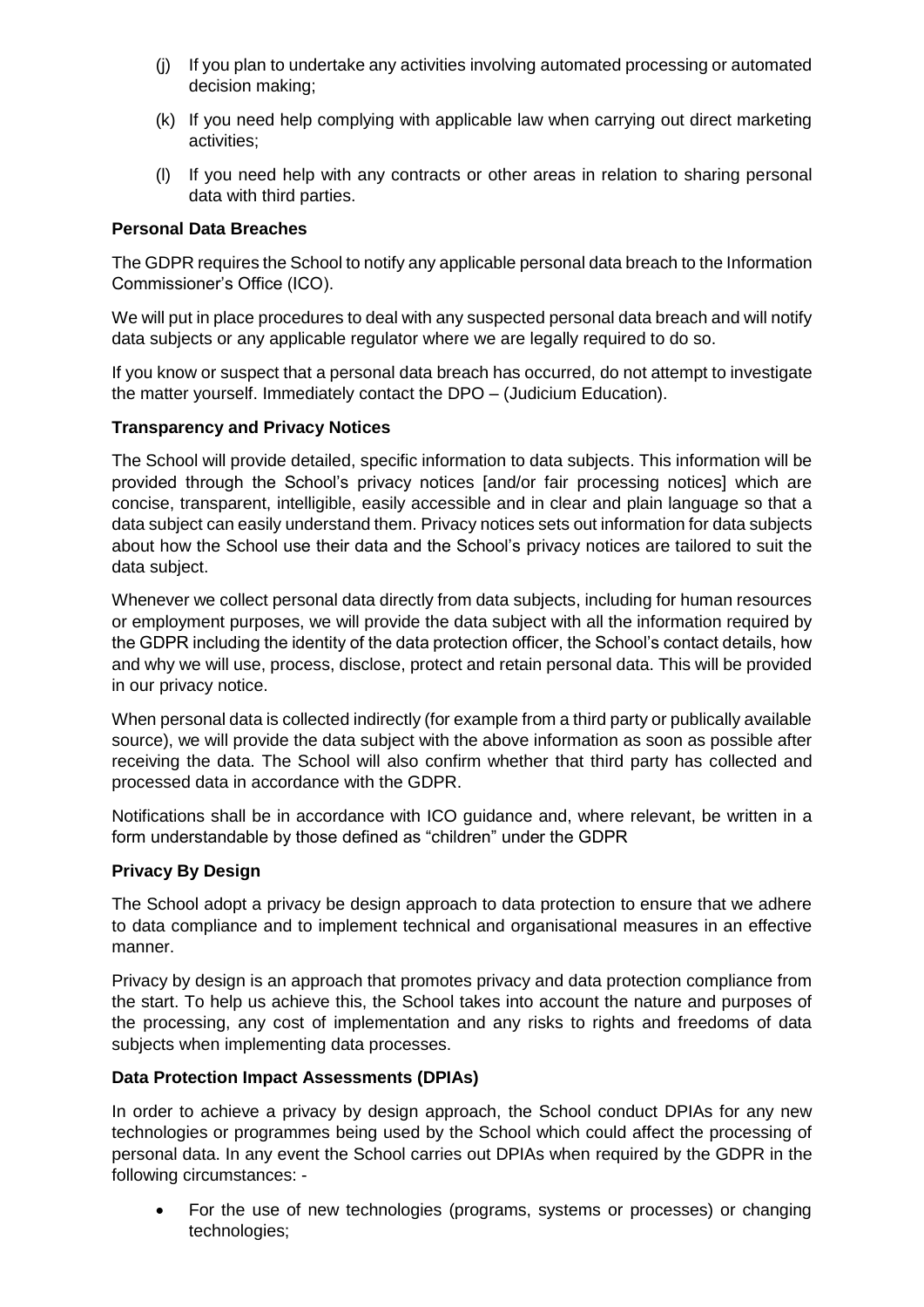- For the use of automated processing;
- For large scale processing of special category data;
- For large scale, systematic monitoring of a publicly accessible area (through the use of CCTV).

Our DPIAs contain: -

- A description of the processing, its purposes and any legitimate interests used;
- An assessment of the necessity and proportionality of the processing in relation to its purpose;
- An assessment of the risk to individuals; and
- The risk mitigation measures in place and demonstration of compliance.

## **Record Keeping**

The School are required to keep full and accurate records of our data processing activities. These records include: -

- The name and contact details of the School;
- The name and contact details of the Data Protection Officer:
- Descriptions of the types of personal data used;
- Description of the data subjects;
- Details of the School's processing activities and purposes;
- Details of any third party recipients of the personal data;
- Where personal data is stored;
- Retention periods; and
- Security measures in place.

## **Training**

The School will ensure all relevant personnel have undergone adequate training to enable them to comply with data privacy laws.

## **Audit**

The School [through its data protection officer] regularly test our data systems and processes in order to assess compliance. These are done through data audits which take place [annually/regularly] in order to review use of personal data.

## **Related Policies**

Staff should refer to the following policies that are related to this data protection policy: -

- Data retention policy;
- Acceptable Use policy and agreement

These policies are also designed to protect personal data and can be found at [DETAILS].

## **Monitoring**

We will monitor the effectiveness of this and all of our policies and procedures and conduct a full review and update as appropriate.

Our monitoring and review will include looking at how our policies and procedures are working in practice to reduce the risks posed to the School.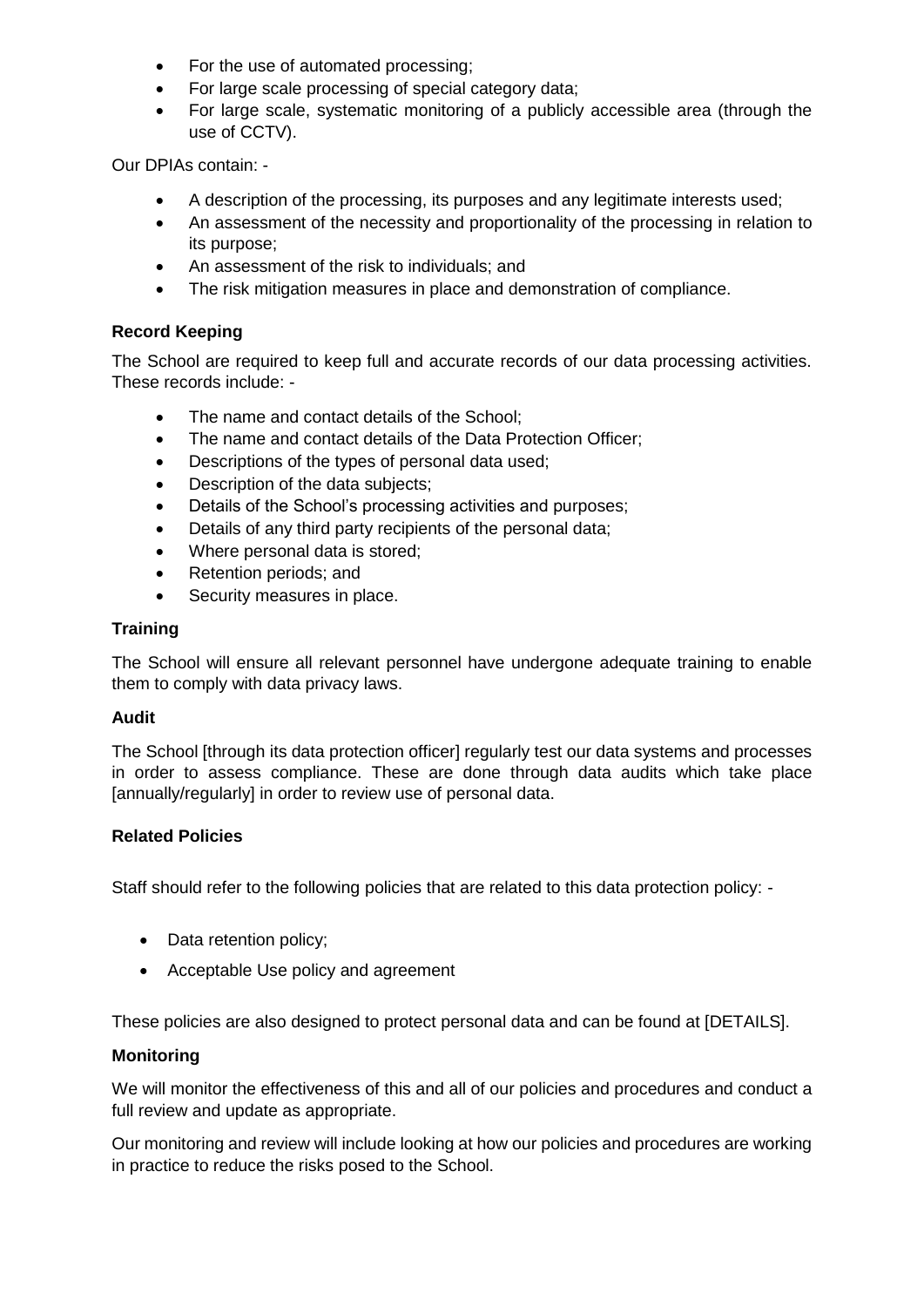## **Appendix 1 – Subject Access Requests**

Under Data Protection Law, Data Subjects have a general right to find out whether the School hold or process personal data about them, to access that data, and to be given supplementary information. This is known as the right of access, or the right to make a data subject access request (SAR). The purpose of the right is to enable the individual to be aware of, and verify, the lawfulness of the processing of personal data that the School are undertaking.

A Data Subject has the right to be informed by the School of the following: -

- (a) Confirmation that their data is being processed;
	- (b) Access to their personal data;
	- (c) A description of the information that is being processed;
	- (d) The purpose for which the information is being processed;
	- (e) The recipients/class of recipients to whom that information is or may be disclosed;
	- (f) Details of the School's sources of information obtained;
	- (g) In relation to any Personal Data processed for the purposes of evaluating matters in relation to the Data Subject that has constituted or is likely to constitute the sole basis for any decision significantly affecting him or her, to be informed of the logic of the Data Controller's decision making. Such data may include, but is not limited to, performance at work, creditworthiness, reliability and conduct; and
	- (h) Other supplementary information.

### **How to recognise a subject access request**

A data subject access request is a request from an individual (or from someone acting with the authority of an individual, e.g. a solicitor or a parent making a request in relation to information relating to their child):

- for confirmation as to whether the School process personal data about him or her and, if so
- for access to that personal data
- and/or certain other supplementary information

A valid SAR can be both in writing (by letter, email, WhatsApp text) or verbally (e.g. during a telephone conversation). The request may refer to the GDPR and/or to 'data protection' and/or to 'personal data' but does not need to do so in order to be a valid request. For example, a letter which states 'please provide me with a copy of information that the School hold about me' will be a data subject access request and should be treated as such.

A data subject is generally only entitled to access their own personal data, and not information relating to other people.

## **How to make a data subject access request**

Whilst there is no requirement to do so, we encourage any individuals who wish to make such a request to make the request in writing, detailing exactly the personal data being requested. This allows the School to easily recognise that you wish to make a data subject access request and the nature of your request. If the request is unclear/ vague we may be required to clarify the scope of the request which may in turn delay the start of the time period for dealing with the request.

#### **What to do when you receive a data subject access request**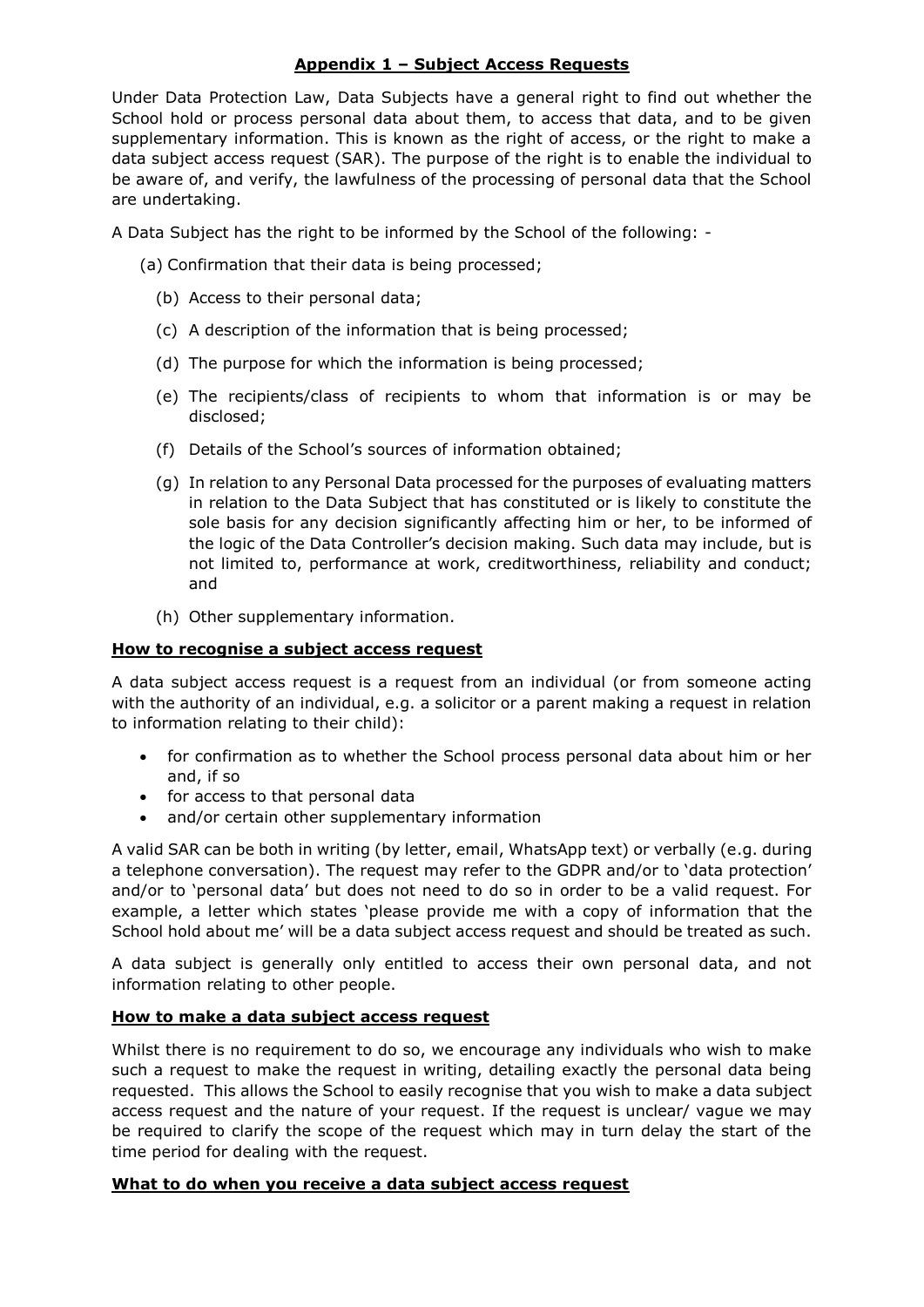All data subject access requests should be immediately directed to the School Office who should contact Judicium as DPO in order to assist with the request and what is required.

### **Acknowledging the request**

When receiving a SAR the School shall acknowledge the request as soon as possible and inform the requester about the statutory deadline (of one calendar month) to respond to the request.

In addition to acknowledging the request, the School may ask for:

- proof of ID (if needed);
- further clarification about the requested information;
- if it is not clear where the information shall be sent, the School must clarify what address/email address to use when sending the requested information; and/or
- consent (if requesting third party data).

The School should work with their DPO in order to create the acknowledgment.

### **Verifying the identity of a requester or requesting clarification of the request**

Before responding to a SAR, the School will take reasonable steps to verify the identity of the person making the request. In the case of current employees, this will usually be straightforward. The School is entitled to request additional information from a requester in order to verify whether the requester is in fact who they say they are. Where the School has reasonable doubts as to the identity of the individual making the request, evidence of identity may be established by production of a passport, driving license, a recent utility bill with current address, birth/marriage certificate, credit card or a mortgage statement.

If an individual is requesting a large amount of data the School may ask the requester for more information for the purpose of clarifying the request, but the requester shall never be asked why the request has been made. The School shall let the requestor know as soon as possible where more information is needed before responding to the request.

In both cases, the period of responding begins when the additional information has been received. If the School do not receive this information, they will be unable to comply with the request.

#### **Requests made by third parties or on behalf of children**

The school need to be satisfied that the third party making the request is entitled to act on behalf of the individual, but it is the third party's responsibility to provide evidence of this entitlement. This might be a written authority to make the request or it might be a more general power of attorney. The School may also require proof of identity in certain circumstances.

When requests are made on behalf of children, it is important to note that even if a child is too young to understand the implications of subject access rights, it is still the right of the child, rather than of anyone else such as a parent or guardian, to have access to the child's personal data. Before responding to a SAR for information held about a child, the School should consider whether the child is mature enough to understand their rights. If the school is confident that the child can understand their rights, then the School should usually respond directly to the child or seek their consent before releasing their information.

It shall be assessed if the child is able to understand (in broad terms) what it means to make a subject access request and how to interpret the information they receive as a result of doing so. When considering borderline cases, it should be taken into account, among other things:

- the child's level of maturity and their ability to make decisions like this;
- the nature of the personal data;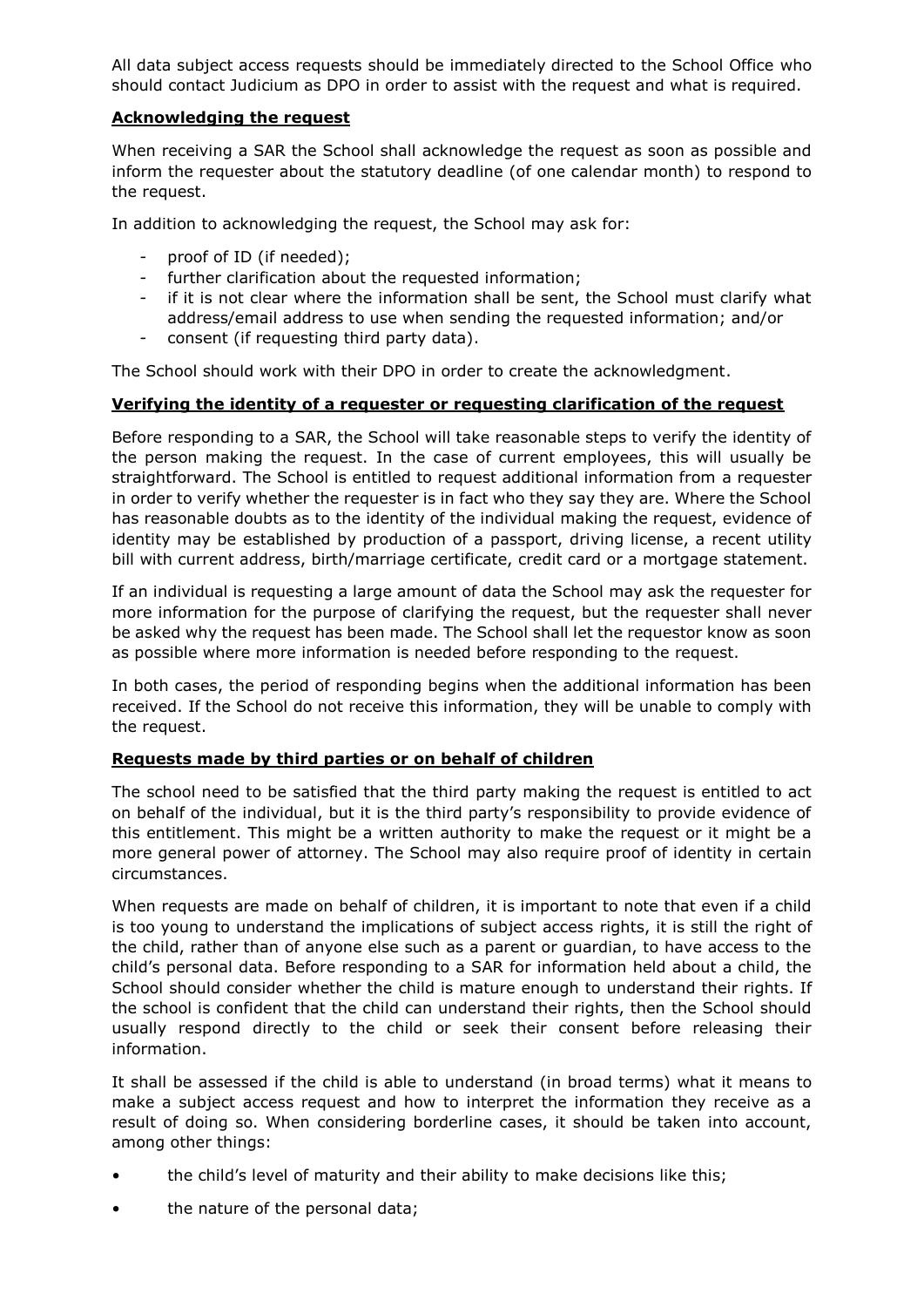- any court orders relating to parental access or responsibility that may apply;
- any duty of confidence owed to the child or young person;
- any consequences of allowing those with parental responsibility access to the child's or young person's information. This is particularly important if there have been allegations of abuse or ill treatment;
- any detriment to the child or young person if individuals with parental responsibility cannot access this information; and
- any views the child or young person has on whether their parents should have access to information about them.

Generally, a person aged 12 years or over is presumed to be of sufficient age and maturity to be able to exercise their right of access, unless the contrary is shown. In relation to a child 12 years of age or older, then provided that the School is confident that they understand their rights, and there is no reason to believe that the child does not have the capacity to make a request on their own behalf, the School will require the written authorisation of the child before responding to the requester, or provide the personal data directly to the child.

The School may also refuse to provide information to parents if there are consequences of allowing access to the child's information – for example if it is likely to cause detriment to the child.

### **Fee for responding to a SAR**

The School will usually deal with a SAR free of charge. Where a request is considered to be manifestly unfounded or excessive a fee to cover administrative costs may be requested.

### **Time Period for Responding to a SAR**

The School has one calendar month to respond to a SAR. This will run from the day that the request was received or from the day when any additional identification or other information requested is received, or payment of any required fee has been received.

The period for response may be extended by a further two calendar months in relation to complex requests. What constitutes a complex request will depend on the particular nature of the request. The DPO must always be consulted in determining whether a request is sufficiently complex as to extend the response period.

Where a request is considered to be sufficiently complex as to require an extension of the period for response, the School will need to notify the requester within one calendar month of receiving the request, together with reasons as to why this extension is considered necessary.

#### **School closure periods**

Requests received during or just before school closure periods may not be able to be responded to within the one calendar month response period. This is because [the School will be closed/no one will be on site to comply with the request/our mail gets forwarded/ we do not review emails during this period]. As a result, it is unlikely that your request will be able to be dealt with during this time. We may not be able to acknowledge your request during this time (i.e. until a time when we receive the request), however, if we can acknowledge the request we may still not be able to deal with it until the School reopens. The School will endeavour to comply with requests as soon as possible and will keep in communication with you as far as possible. If your request is urgent, please provide your request during term times and not during/close to closure periods.

#### **Information to be provided in response to a request**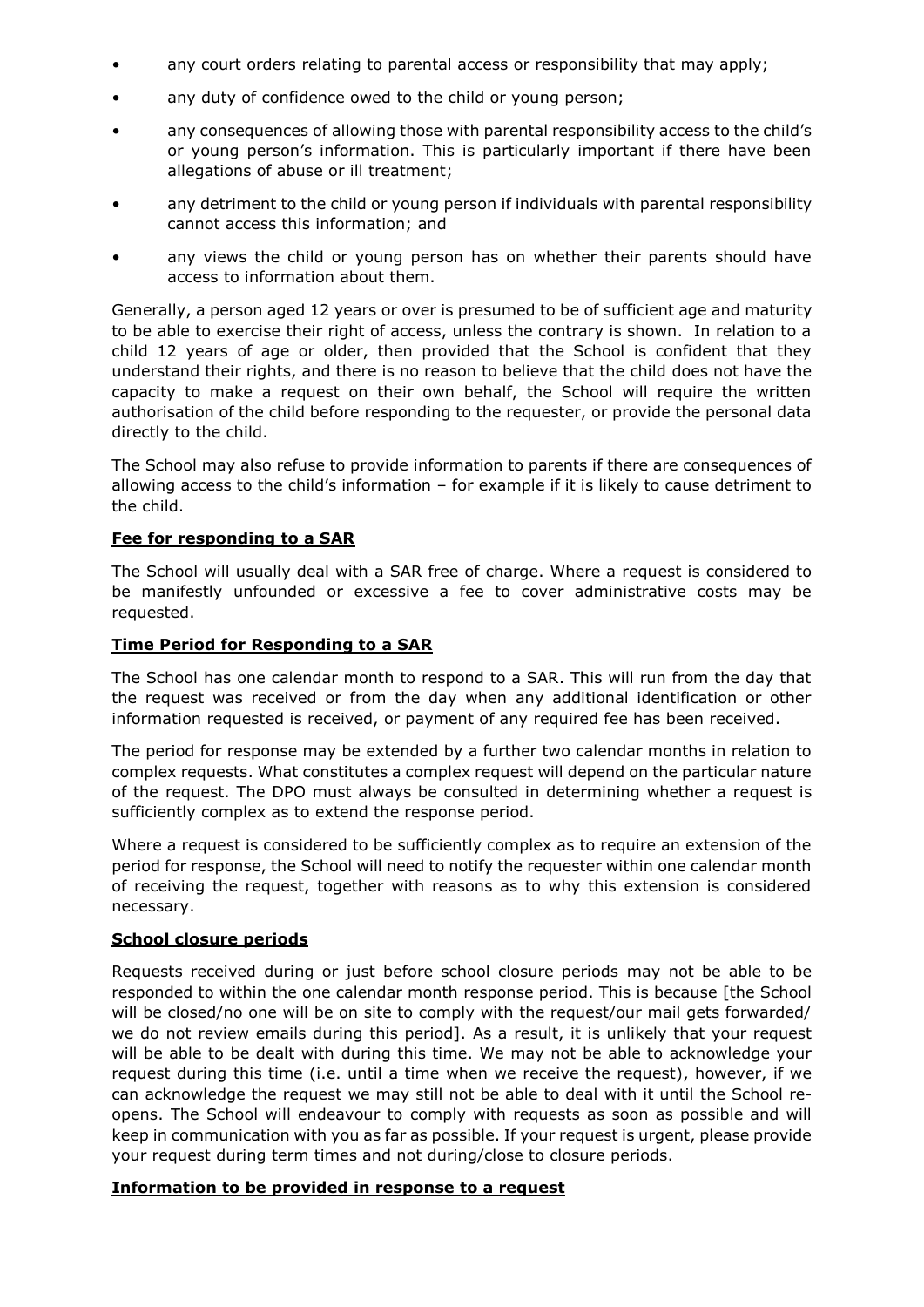The individual is entitled to receive access to the personal data we process about him or her.

The information should be provided in a way that is concise, transparent, easy to understand and easy to access using clear and plain language, with any technical terms, abbreviations or codes explained. The response shall be given in writing if the SAR was made in writing in a commonly-used electronic format.

The information that the School are required to supply in response to a SAR must be supplied by reference to the data in question at the time the request was received. However, as the School have one month in which to respond the School is allowed to take into account any amendment or deletion made to the personal data between the time the request is received and the time the personal data is supplied if such amendment or deletion would have been made regardless of the receipt of the SAR.

The School is therefore, allowed to carry out regular housekeeping activities even if this means deleting or amending personal data after the receipt of a SAR. The School is not allowed to amend or delete data to avoid supplying the data.

### **How to locate information**

The personal data the School need to provide in response to a data subject access request may be located in several of the electronic and manual filing systems. This is why it is important to identify at the outset the type of information requested so that the search can be focused.

### **Protection of third parties -exemptions to the right of subject access**

There are circumstances where information can be withheld pursuant to a SAR. These specific exemptions and requests should be considered on a case by case basis.

The School will consider whether it is possible to redact information so that this does not identify those third parties. If their data cannot be redacted (for example, after redaction it is still obvious who the data relates to) then the School do not have to disclose personal data to the extent that doing so would involve disclosing information relating to another individual (including information identifying the other individual as the source of information) who can be identified from the information unless:

- the other individual has consented to the disclosure; or
- it is reasonable to comply with the request without that individual's consent.

In determining whether it is reasonable to disclose the information without the individuals consent, all of the relevant circumstances will be taken into account, including:

- the type of information that they would disclose;
- any duty of confidentiality they owe to the other individual;
- any steps taken to seek consent from the other individual;
- whether the other individual is capable of giving consent; and
- any express refusal of consent by the other individual.

It needs to be decided whether it is appropriate to disclose the information in each case. This decision will involve balancing the data subject's right of access against the other individual's rights. If the other person consents to the school disclosing the information about them, then it would be unreasonable not to do so. However, if there is no such consent, the school must decide whether to disclose the information anyway. If there are any concerns in this regard then the DPO should be consulted.

## **Other exemptions to the right of subject access**